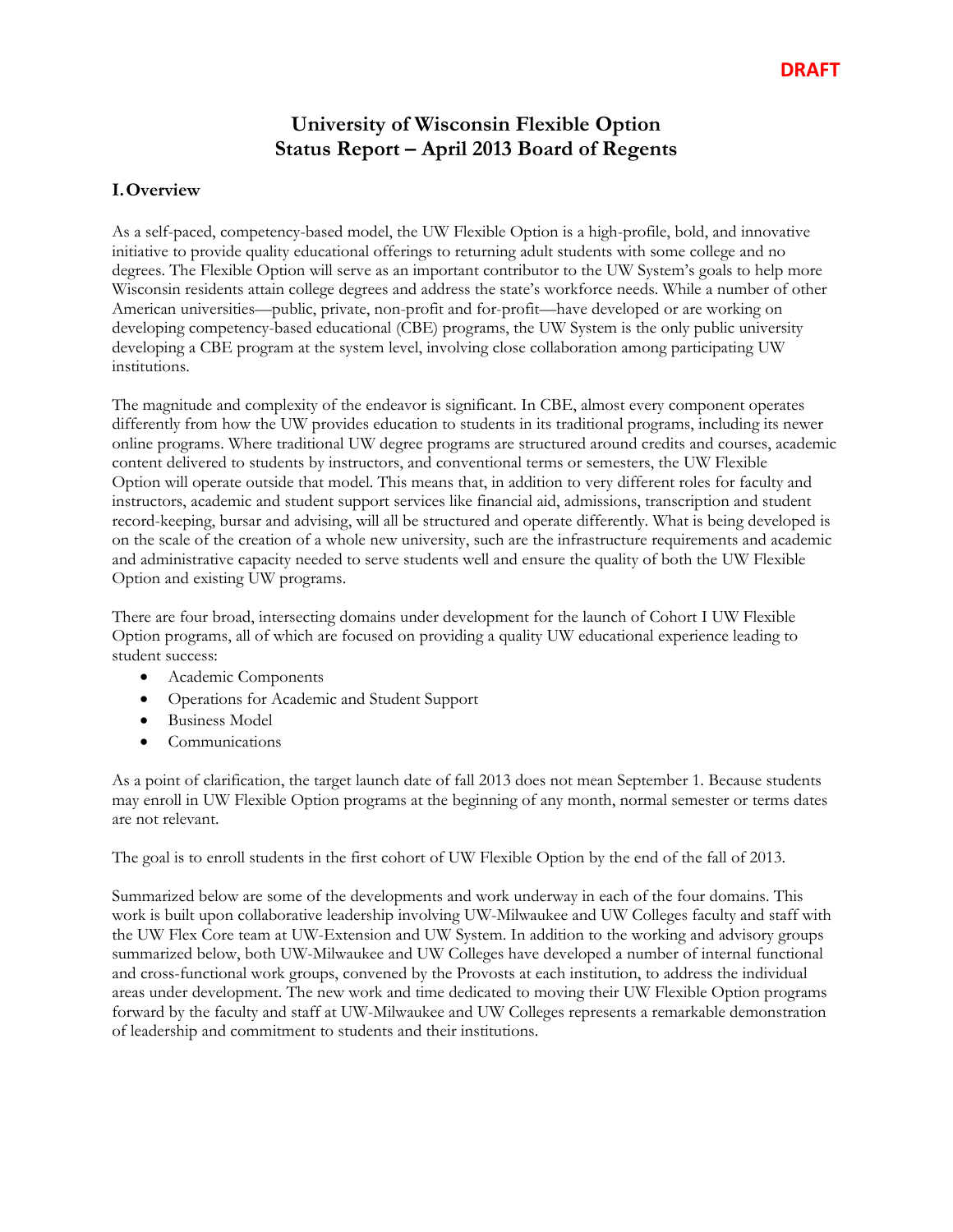## **II. Academic Development**

The major activity taking place in the academic arena to launch the first cohort of UW Flexible Option programs by the fall of 2013 is summarized below.

#### **Cohort I Program Development**

Faculty and others at UW-Milwaukee and UW Colleges are working diligently to develop the curricula for the first cohort of UW Flexible Option programs. They are articulating the competencies that will define the skills, knowledge, attitudes and behaviors that students will be expected to master, and beginning to identify the assessments and performance standards by which student learning will be measured. The paradigm shift from thinking about course development, to competency development is significant, for instructors and all who are involved in the program development. Attention is being paid to curricular integrity, to ensure that the quality of the degree obtained through a UW Flexible Option program is equal to the existing quality degree offered by UWM and Colleges. Programs faculty and staff are assuring that the totality of competencies and assessment activities under development align with the UW System's Shared Learning Goals and the learning outcomes particular to each UW institution, and will allow for students to be assessed not only on mastery of individual competencies, but also on their abilities to synthesize and apply competencies in their field of study.

In CBE, assessment of student learning is high stakes: students make academic progress only when they demonstrate mastery over individual competencies as defined by program faculty. Assessments under development range from pencil-paper and multiple choice tests, to papers, clinical-like observations and interviews, and student portfolios. A psychometrician is being hired to help plan, coordinate, and execute activities to ensure the accuracy and validity of competency-based assessments and gather data instrumental to improving the assessment process. Faculty are also beginning to think about the kinds of content, i.e., the instructional and learning materials and resources students will use as they move towards readiness for competency assessment, as well as the kinds of strong advising participating students will need (more on advising below). Professional development is being provided, including an assessment workshop planned for June.

UW-Milwaukee and UW Colleges are each bringing their UW Flexible Option offerings to governance units, as appropriate and in accordance with institutional and UW System policy on academic program planning and approval. Because all of the UW Flexible Option degree programs being developed in the first cohort are already existing degrees, Regent approval is not required.

UW Flexible Option program development underway at UW-Milwaukee and UW Colleges also includes discussions of workload and compensation, since the UW Flexible Option, i.e., competency-based instructional role operates so differently from workload determined by courses and credits.

#### **Accreditation**

One of the most significant milestones required to launch UW Flexible Option programs in the fall is approval by the UW System's regional accreditor, the Higher Learning Commission (HLC). While UW-Milwaukee and UW Colleges are each independently fully accredited by the HLC, the move to offer competency-based programs requires additional review. To that end, UW-Milwaukee and UW Colleges are working to meet HLC requirements in order to ensure launch-readiness by the fall.

In February 2013, both institutions submitted applications to be part of a pilot project to determine how HLC would accredit institutions offering direct-assessment, competency-based programs outside of traditional credit-based models. On March 15, both institutions were informed that they were accepted into the pilot and needed to submit "Substantive Change" applications by May 15. As the name suggests, this process entails considerable attention and UW-Milwaukee and UW Colleges are working diligently to address the 48 areas required by HLC. The crux of the review is focused on the UW Flexible Option as a direct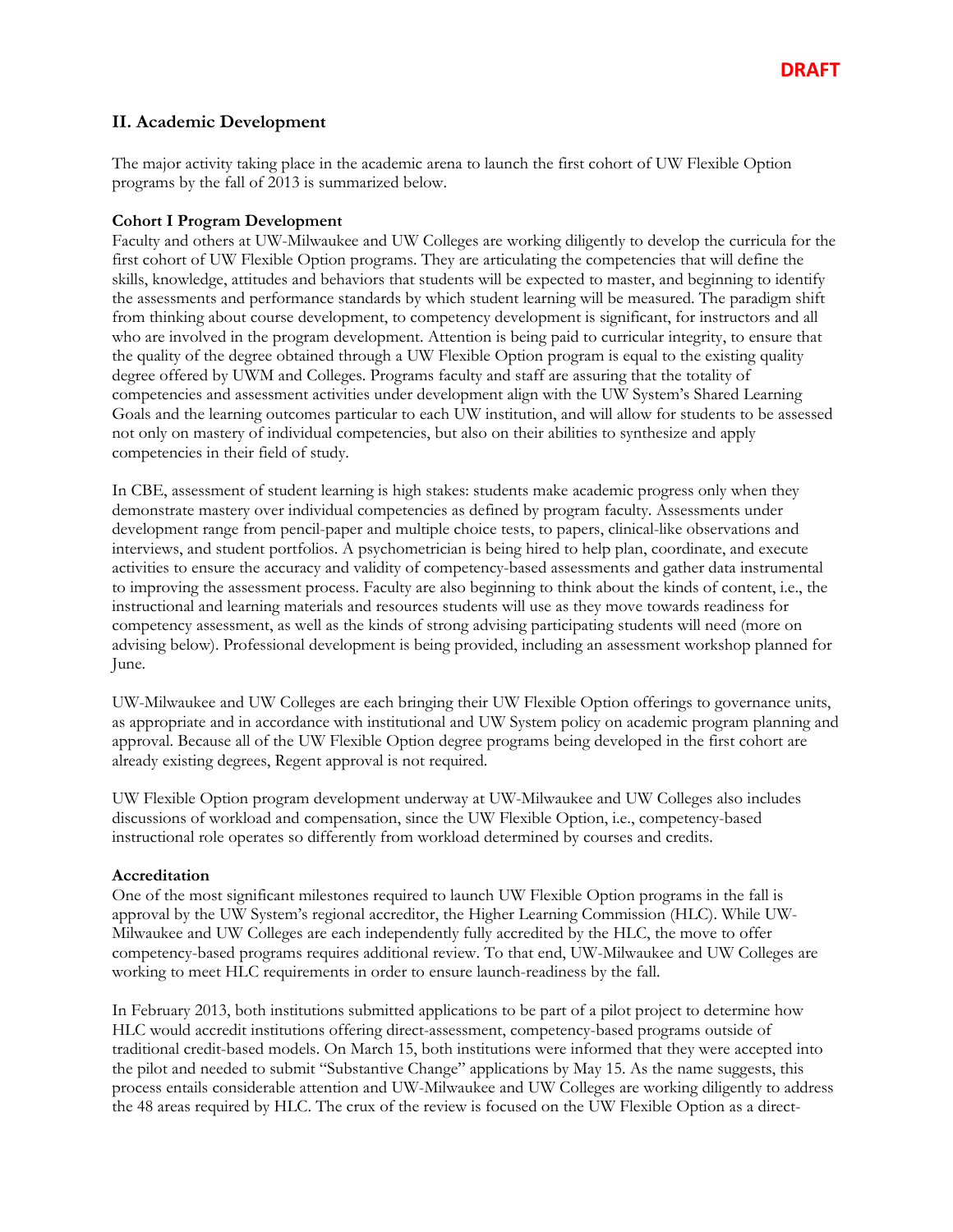assessment, competency-based program outside of the credit model, and with learning activities that do not take place in the traditional classroom. The HLC will decide in July whether the "Substantive Change" applications submitted by UW-Milwaukee and UW Colleges will be approved allowing them to offer UW Flexible Option programs. Only then will UW-Milwaukee and UW Colleges be able to market their programs and begin recruiting students.

HLC is not the only organization needing to determine new pathways for higher education accountability in the changing landscape of CBE. The HLC review is co-dependent on new guidelines just issued on March 18 by the U.S. Department of Education (DoE) for determining federal aid eligibility to students in competencybased programs (more below). Just as the UW Flexible Option depends on HLC approval before it can begin enrolling students, it will depend on DoE approval before participating students will be eligible for federal financial aid. The Flex Core team has already initiated discussions with DoE, which has committed to assisting the UW Milwaukee and UW Colleges in navigating their new guidelines. In fact, DoE views the UW System as a case study to help the agency develop its new administrative oversight language.

### **Pilot Independent Learning Courses Underway in Competency-Based Flexible Format**

A pilot program offered through UW-Extension's Independent Learning Program has allowed students to take competency-based courses and in some cases, receive credit for them. The pilot is being conducted in order to test the emerging UW Flexible Option model, the functionality of required infrastructure, and to assess and then refine the processes used. The pilot will be completed by June 30, 2013. As of March 15, there were a total of 88 students in the pilot, including 28 in College Algebra; 34 in Elementary Statistics; and 26 in a certificate program.

#### **UW Flexible Option Faculty/IAS Advisory Group**

One of President Reilly's first steps in planning the UW Flexible Option was to convene a group of UW instructors, to address the concerns and interest expressed by faculty upon the announcement of the UW Flexible Option in June 2012. Composed of faculty and IAS from all 14 of the UW System's degreegranting institutions, the group was convened to develop a consensus understanding of what the UW Flexible Option is and should be, including a set of core values and principles covering, among other things: the role faculty will play in the development and offering of participating programs; adherence to shared governance; adherence to accreditation standards and requirements; assurance of quality and rigor in competency-based curricula and assessments; competency mastery; and a strong focus on student learning and success. The Faculty/IAS Advisory Group began meeting in late October, 2012, and completed its work in late January, 2013. The group's work is represented in two documents that have been widely disseminated across the UW System:

- 1) What, Why, Who, When & Where of the UW Flexible Option;
- 2) Statement of Principles to Guide Development and Implementation of the UW Flex Option.

### **Cohort II Program Development**

Cohort II planning and conversations are also underway at UW-Parkside and a number of other UW institutions.

## **III. Operations Development for Academic and Student Support Services**

It is in the operational domain that the dissimilarities of the competency-based UW Flexible Option model compared to the traditional model become most apparent. To accommodate these differences, countless decisions need to be made, and practices need to be adapted or created in order to establish the administrative and operational capacity necessary to serve students in the first cohort, and beyond, of the UW Flexible Option. In some instances, both short-term and long-term solutions are being developed: short-term so that students may enroll in fall; long-term so that the capacity is built with an infrastructure that is efficient and effective for students and participating institutions into the future.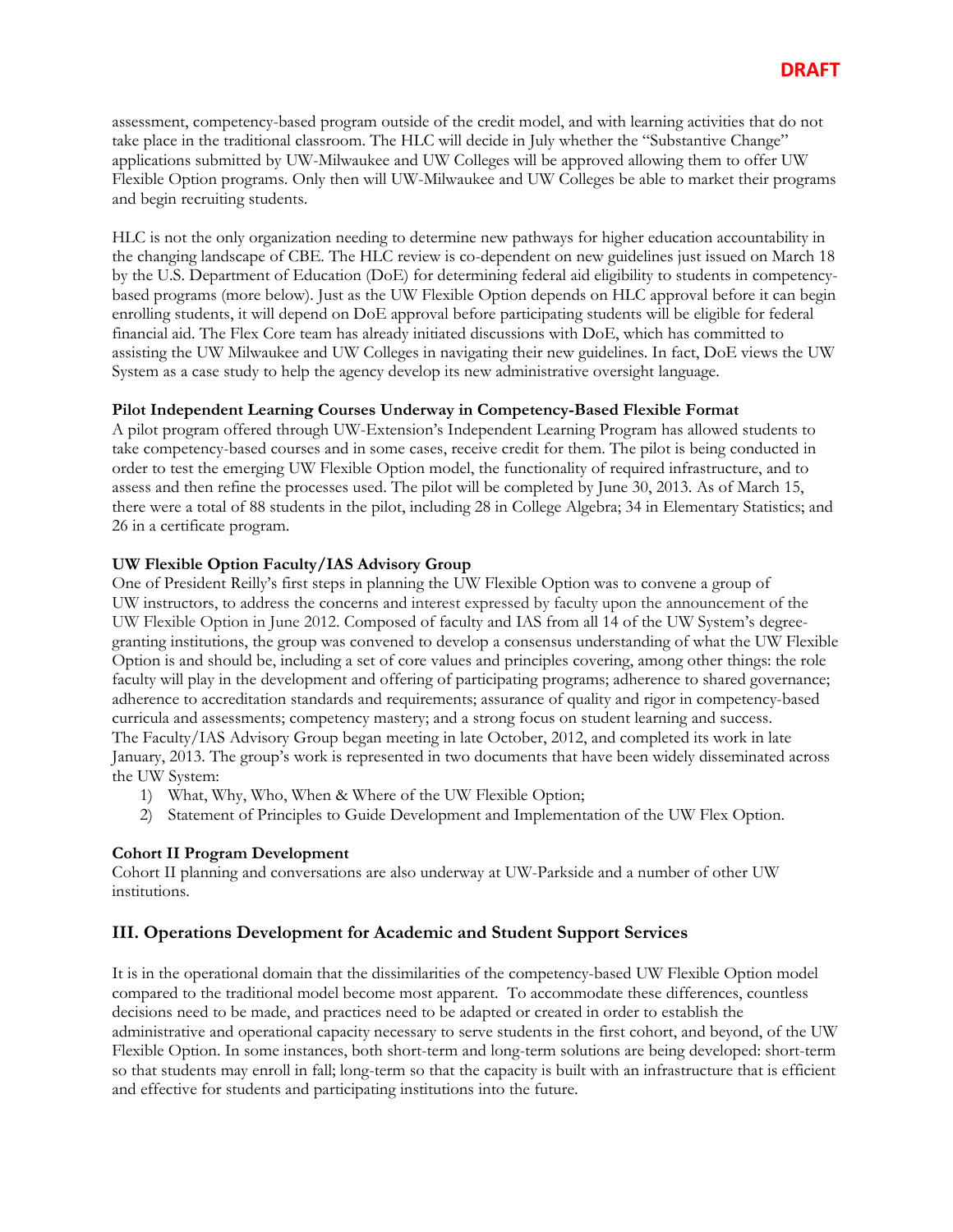#### **UW Flex Operations Advisory Group for Academic and Student Support**

Composed of staff who work in the academic and student support service areas that need to be reevaluated within the UW Flexible Option model, the UW Flexible Option Operations Advisory Group was convened in January, 2013. The Operations Group held a two-day retreat in early February, including 35 people from 9 UW institutions and staff from UW System Administration. Because of their lead roles, UW-Milwaukee and UW Colleges staff made up the majority of the participants. The group conducted a kind of environmental scan identifying a comprehensive list of operational functions and practices that would need to be in place for students to enroll and make progress in UW Flexible Option programs. Retreat participants divided themselves into subgroups organized around the major functional areas: Admissions, Registrar, Financial Aid, Bursar, Advising, and one focused on other kinds of student services that would be needed.

There was broad consensus that a more centralized, rather than an institution-based approach to these functions would produce the consistency, uniformity, and economy of scale needed for the UW Flexible Option to sustain itself and serve students most efficiently. At the same time, authority over decisions remains with the programs and within institutions. For example, UW-Milwaukee's nursing program sets admissions criteria and oversees admissions standards, but the administrative functions can be handled by UW-Extension.

This will require a strong student information system (SIS) and identifying what system to use (changing the existing Peoplesoft systems, or choose an entirely different system) is a complex decision-making process, and one with enormous workload and resource implications. The SIS for the initiative will have to accommodate competency-based, self-paced programs, in which students enroll at almost any time, work at their own pace, and are not subject to traditional academic calendars. This means that students must be able to access content and complete assessments whenever they are ready to do so, and that proper recording of their progress must be made. Whatever SIS is purchased or built, it is imperative that it is able to accommodate this level of schedule flexibility, along with tracking individual students' assessments, payments, financial aid awards, admissions and provisional admissions, etc. Hence this decision impacts all the work of the functional areas described below.

Since the retreat, the Operations Group has continued to convene, with bi-weekly full-group meetings accompanied by bi-weekly functional sub-group meetings. The collective expertise of this group is remarkable and, although the membership is comprised largely of UW-Milwaukee and UW Colleges staff, each of the functional areas meet regularly with their counterparts throughout the UW System so that the UW Flexible Option development and decision-making underway are being shared at other UW institutions. While much remains to be resolved, a partial survey of the issues these groups are tackling follows.

- **Admissions**: A centralized model is being developed with a two-pronged approach admitting students first to the UW Flexible Option delivery model, and then to the specific UW Flexible Degree academic program. The following processes and programs are under construction: a preassessment tool to determine the "fit" of an applicant to the competency-based model; preenrollment advising procedures; admissions criteria, application, and fee assessment; and a web portal for students so they can access and enter the UW Flexible Option admissions process. Other decisions to be made include at what point UW Flexible Options students will be transitioned from the more centralized admissions process to the program-specific one.
- **Enrollment/Registration**: The registrar role is multi-faceted and—because of its student records function—interfaces extensively with the admissions, financial aid, and bursar roles. The primary questions being addressed by the registrars are: how to calculate enrollment in a competency-based model; how to categorize students; how to transcript competencies and other aspects of students' UW Flexible Option educational experiences; how to convert competencies to credits (for transfer and other purposes); how to track degree progress; how to determine faculty workload, which is tied to students served; where and how student account provisioning will take place. There are also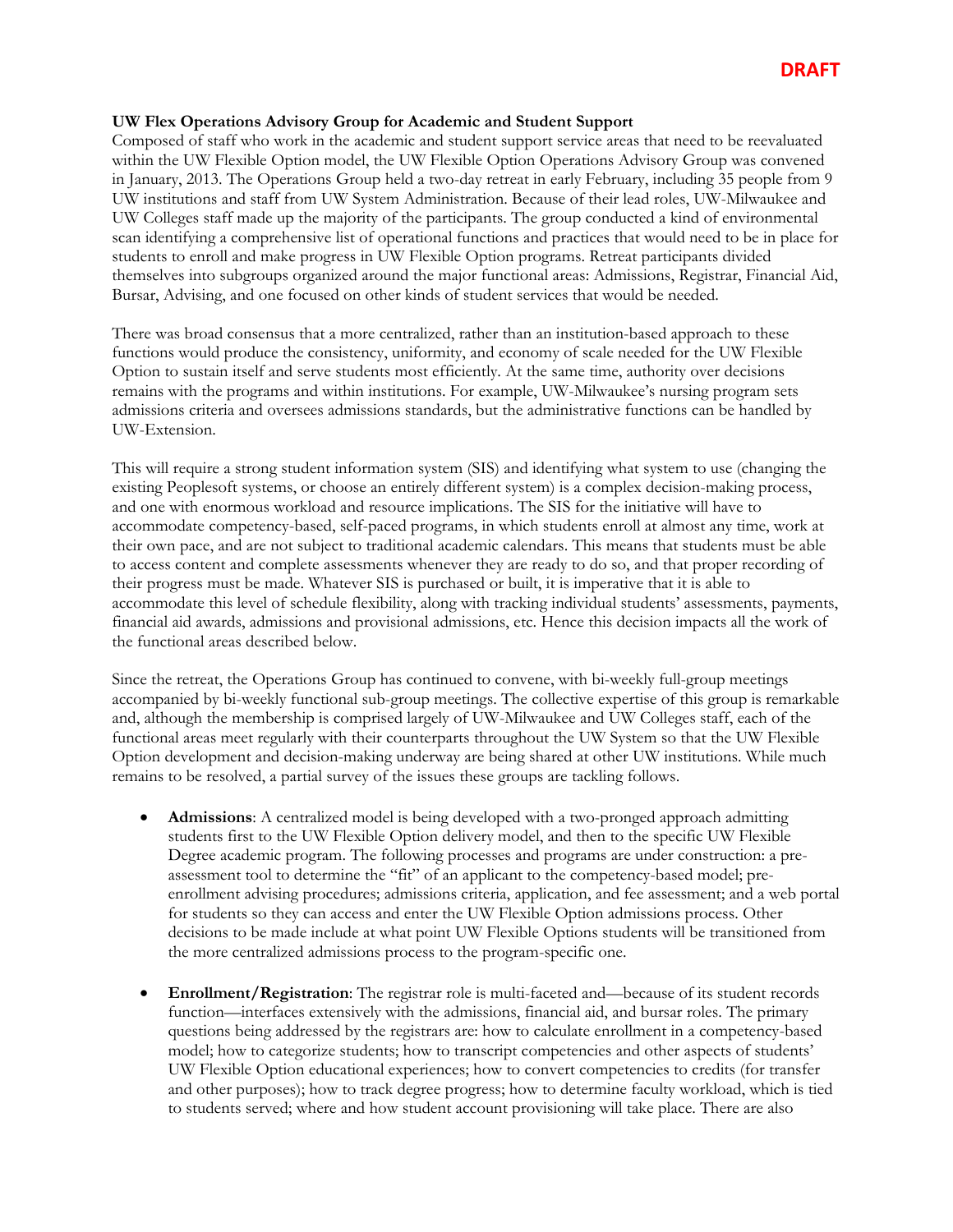federal and UW System reporting requirements that need to be taken into consideration as the processes to address the questions above are created. For the Fall 2013 launch, UW-Milwaukee and UW Colleges are in the process of locally designing processes and procedures to resolve each of these questions.

- **Bursar Responsibilities**: To a certain extent, the decisions being made for the bursar function are being driven by the admissions, registrar and financial aid functions. In alignment with these other areas, processes are being developed for: student billing and collections, with solutions needed to accommodate the different tuition pricing options proposed for UW Flexible Option programs; loan counseling; deferments, waivers and appeals; tuition refunds (including an amendment to Regent policy); and financial aid disbursement. There is a whole subset of related issues for how the bursar functions for veterans will be handled in a competency-based model, in the context of federal and Wisconsin GI benefits. The bursar working group is also exploring issues related to the program integrity requirements of the Higher Education Reauthorization Act, as well as state regulations.
- **Financial Aid**: Financial Aid is complicated and how it works at UW institutions is determined entirely in compliance with U.S. Department of Education (DoE) Rules. As mentioned above, on March 18, DoE issued new guidelines for determining federal aid eligibility to students in competency-based programs. This is timely and good news for the UW Flexible Option. However, the new guidelines require in-depth study by institutional and UW System financial aid experts, along with guidance from DoE on how to seek approval for the initiative's CBE programs in accordance with the new rules. UW-Extension Chancellor Ray Cross and Interim Provost Aaron Brower visited officials at the DoE on March 20-21 and have shared the results of that visit with members of the Operations Group.

Some of the major issues being worked through by the UW Flexible Option Financial Aid Directors and others include: how to award financial aid to participating students; how to calculate satisfactory academic progress in a competency-based model, including how grading will be done; how to determine residency requirements, as mandated by state law for students receiving financial aid; defining start-up dates for academic terms; defining enrollment and full-time status; how to handle award dispersal; and how state financial aid eligibility will be determined for UW Flexible Option students and then state aid awarded. While some decisions have been made, the context has now shifted given DoE's newly issued guidelines.

- **Advising**: One of the signature components of the UW Flexible Option will be the strong, integrated, and proactive advising model under development. Essential for the success of UW Flexible Option students, the model envisioned entails an innovative blend of academic and student support roles, tentatively called the Academic Success Coach. The advising subgroup is focusing on the "student life-cycle" and what needs to be in place for UW Flexible Option students to succeed from pre-assessment to program completion. In consultation with other functional areas, as needed, the advising sub-group is working its way through elements like: developing the pre-enrollment advising tool and process mentioned above; how and where the "hand-off" will occur from centralized, pre-enrollment advising to the program-specific institutional advising; content tutoring and assessment readiness; defining roles for faculty and professional advisors; overall staffing needs and appropriate student to advisor ratios; and career counseling, among others.
- **Other:** There is a whole list of other topics that are under consideration by the Operations Group members, including: overall staffing issues for each of the areas above; reliable assessment proctoring and student identity verification; access to library resources; access to IT resources; student mental health support; segregated fees; and accessibility for students with disabilities.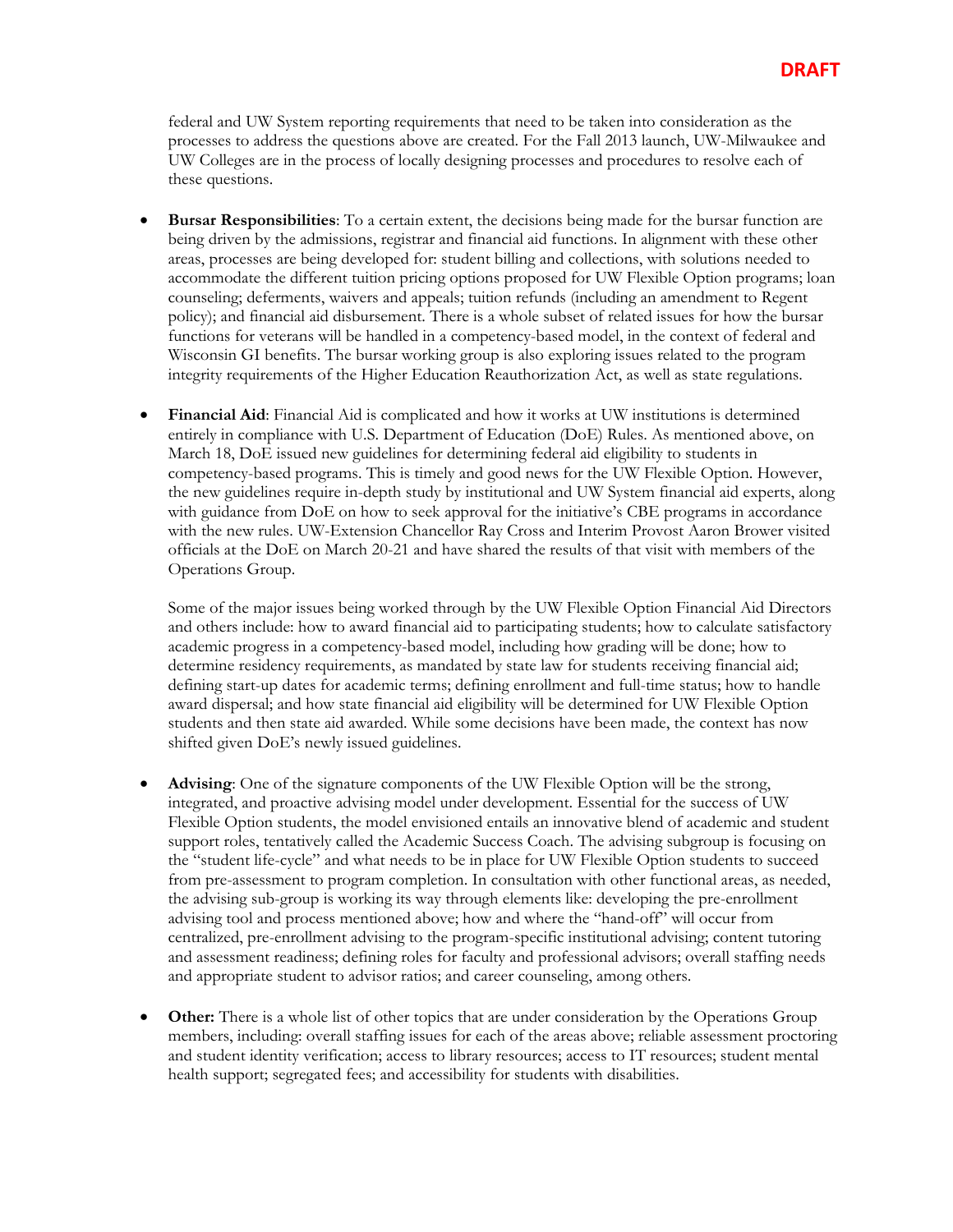**Infrastructure**: In addition to resolving the Student Information System needs described above in collaboration with UW-Milwaukee and UW Colleges, UW-Extension is also exploring the purchase of a customer relationship management (CRM) system. A CRM system is required to help profile prospective adult and nontraditional learners, understand their educational needs, and build relationships with them. Procurement policies for the UW System and the state will be followed as these two decisions move forward.

## **IV. Business Model Development**

The academic and operational work described above, directed towards the launch of the Cohort I UW Flexible Option programs and beyond, requires significant investments, not only of personnel, but also of start-up capital. From the outset, the UW Flexible Option has relied on a shared funding model, with contributions from the state, the UW System, and UW-Extension. While it is anticipated that the individual Flexible Option programs will generate revenue sometime around their fifth year of enrolling students, until that time more investment is needed to fund, among other things, the work of the faculty developing competency-based programs, the operations work in the academic and student services arenas, and procurement of a Customer Relations Management System and a Student Information Systems (both of which entail significant start-up costs).

Led by Chancellor Cross, significant work has been done by the Flex Core team to develop a business plan that positions the UW Flexible Option to be: affordable for students and enables them to meet their educational and career goals in a timely fashion; fiscally responsible and responsive to UW institutions, the UW System, and the state of Wisconsin and its taxpayers; and financially and operationally viable and selfsustaining into the future. The business plan is a living document in which the assumptions for various projections and models are explained, with questions that remain to be answered as additional information becomes available. There are a number of questions—academic, budgetary, and operational—for which answers will be unavailable until individual UW Flexible Option programs are developed and offered to students.

#### **UW Flex Administrative Advisory Group**

In November, 2012, President Reilly convened the UW Flexible Option Administrative Advisory Group to advise in the development of the initiative's business model, with particular attention paid to tuition pricing, enrollment and revenue projections, revenue-sharing, and infrastructure needs. The Administrative Advisory Group has met regularly since late November to review the business plan under development by UW-Extension, including descriptions of the roles, functions, and personnel required to ensure the efficiency, effectiveness, financial solvency, and—above all—the quality of UW Flexible Option programs and the success of the adult students who enroll in them. The business plan is also serving as a blueprint to the UW institutions developing the Cohort I of the UW Flexible Option, as well as to the Operational Advisory Group as it works to put in place the operational capacity and support needed to allow students to enroll and progress in these programs.

The Administrative Advisory Group is winding up its deliberations on the business plan. At its March 19 meeting, the group endorsed the proposed tuition pricing and term length, upon which the revenue model rests. The group also reviewed the key findings of a report prepared by Huron Consulting Group. Huron was engaged by UW-Extension to develop a more agnostic examination of the organization and capabilities needed to launch the UW Flexible Option, based on peer analysis and interviews with UW Flexible Option partner institutions.

The Administrative Advisory Group accepted Huron's recommendation, with assurances that the collaborative model between UW-Extension and UW institutions in developing and then offering UW Flexible Option programs would continue. In addition, group members asked that decision rights, with clear roles and responsibilities for UW-Extension and the participating institutions, be more clearly spelled out in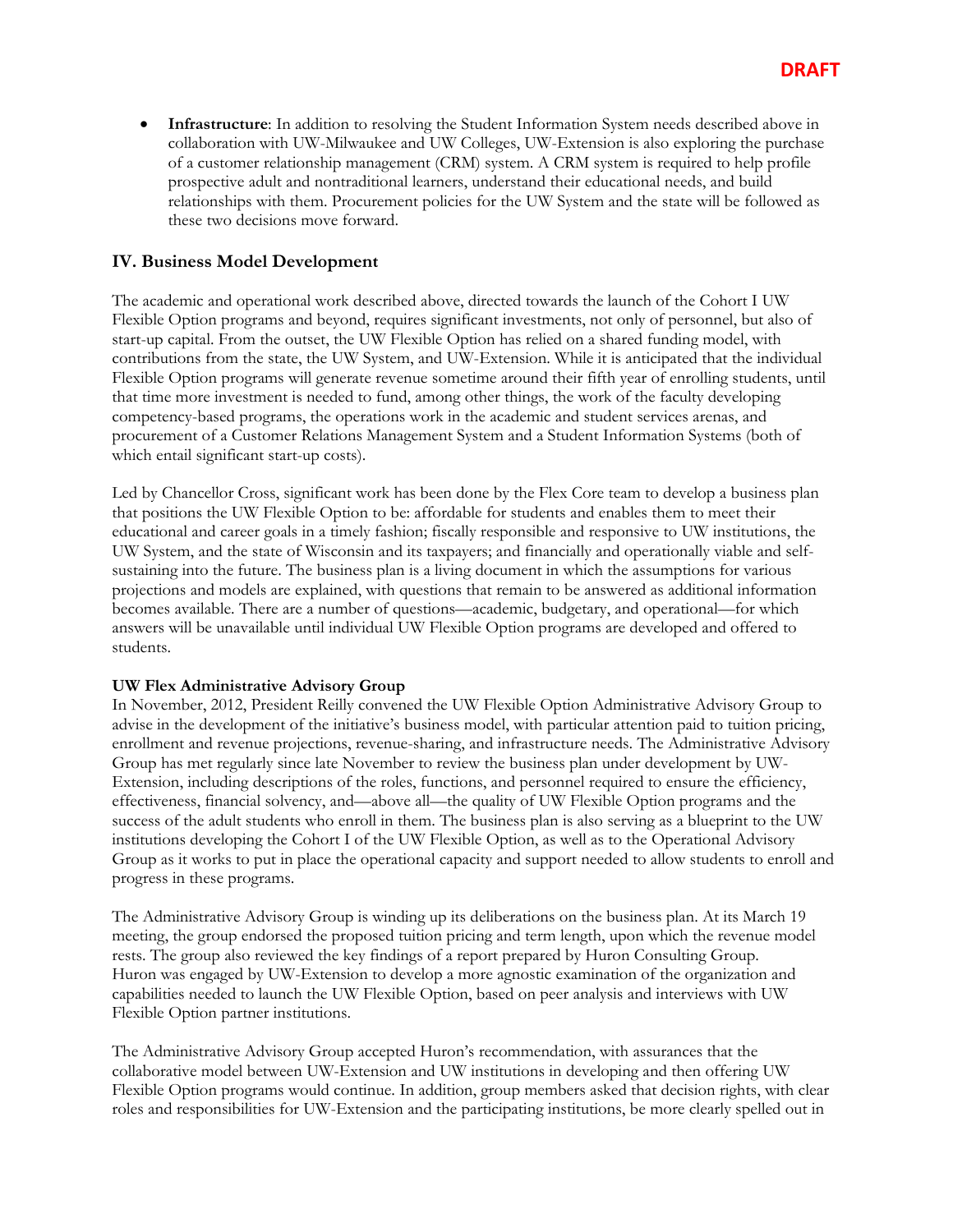the business plan, in particular the advising model. The Administrative Advisory Group will hold additional meetings to further review the business plan, including the amended advising and the proposed revenue sharing models.

In the next few months, the business plan will be vetted with Regents, chancellors, provosts, and others.

#### **Board of Regents Consideration of UW Flexible Option Tuition Pricing**

In June, at the recommendation of President Reilly, UW-Extension will bring to the Board of Regents for its review of the UW Flexible Option proposed tuition pricing and term length, along with the rationale and market research by which the pricing and term length were determined. Other aspects of the business plan will also be discussed at that time.

#### **Memoranda of Understanding**

Discussion is underway on developing clear and comprehensive memoranda of understanding for all UW institutions involved in offering Flexible Option programs. UW-Milwaukee, UW Colleges, UW-Extension, and UW System Administration are collaborating on this task.

#### **Identification of Additional Funding Sources**

Given that the UW Flexible Option will be operating at a deficit until enrollments grow, additional funding is needed to provide the start-up costs and other resources needed. Discussions are underway between UW-Extension and UW System Administration regarding how best to provide this financial investment. In addition, members of the Flex Core team have been in conversation with a number of foundations.

## **V. Communications Development**

The Flex Core team at UW-Extension and UW System has heard from many quarters, including the Board of Regents and UW institutions, that the UW Flexible Option requires an effective communications plan, one that will strategically target the various audiences and stakeholders who are paying close attention to the development of the UW Flexible Option initiative.

Prospective students are a primary audience, as are internal stakeholders (Regents, UW Institutions, Faculty and other Shared Governance Groups), and external stakeholders (Governor, Legislators, Wisconsin's Congressional Delegation, the business community, Wisconsin residents). These audiences need different kinds of communication and outreach. Given the intense interest the UW Flexible Option has generated nationally, effective communication is also needed with other higher education institutions across the country, federal regulators and regional accreditors, funders, and the media, among others.

Some of the key communications activities underway include:

- **Establishing a Web Presence**: While the UW Flexible Option initiative already has a web presence on the UW System's eCampus site, housed at UW-Extension, a more comprehensive web portal is being developed that will direct users to additional information. The new site is being designed to bring in and accommodate the needs of prospective students, as well as those seeking more general information on the Flex model and options. An entirely separate web portal for enrolled UW Flexible Option students is also moving forward.
- **Marketing**: UW-Extension is developing a detailed marketing plan to be launched in collaboration with Cohort I institutions in spring 2013. The plan will focus on branding, ongoing market research into student and workforce demand for UW Flexible Option programs, and outreach to prospective students through the targeting of marketing investments and messages at segments of the market most likely to convert to enrollment.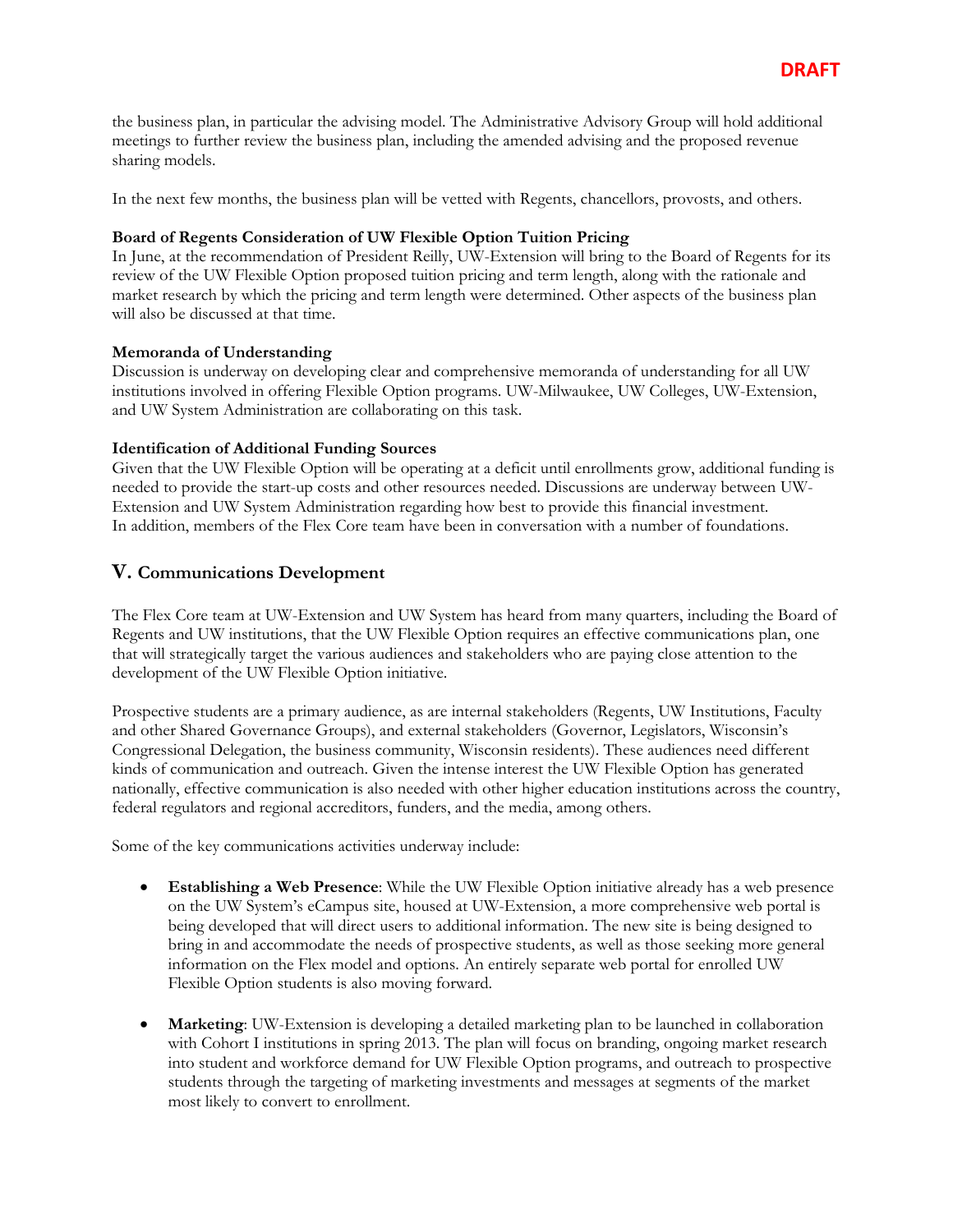- **Federal Strategy**: President Reilly, Chancellor Cross, and Chancellor Lovell are taking the lead on developing a strategy that will:
	- o develop a plan for working with the U.S. Department of Education to ensure that UW Flexible Option students will be eligible for federal financial aid;
	- o reach out to Wisconsin's State and Federal Congressional Delegations, as appropriate, to play an advocacy role for the UW Flexible Option.
- **State and National Meetings**: Since Fall 2012, requests to serve on panels and give presentations on the UW Flexible Option have been growing. President Reilly, Senior Vice President Nook, UW-Extension Chancellor Cross and Interim Provost Brower, and others working on the initiative have given presentations in a variety of settings and spoken to multiple audiences, both in Wisconsin and nationally. These include higher education organizations, policy-makers, foundations, and others.
- **LEAP 2.0 Conference**: On May 30-31, the UW System will sponsor the conference, *LEAP 2.0: Integrating Liberal Education into a Changing Landscape*. Day 1 of the conference will showcase the work taking place at UW System institutions around LEAP; Day 2 will focus on the UW Flexible Option initiative, including the programs being developed by UW-Milwaukee and UW Colleges, as well as discussion of some of the larger questions raised by the move to a competency-based educational model. More information, including a link to registration for the conference, is available at: http://liberaleducation.uwsa.edu/index.htm.
- **Publications**: UW-Extension is publishing a UW *Flexible Option eNewsletter*, and members of the Flex Core team have written several articles at the request of national and international e-publications. The Flex Core team and the UW System Office of Communications and External Relations are working with UW-Milwaukee, UW Colleges and UW-Extension to respond to the numerous media requests for information on the UW Flexible Option, in Wisconsin and national journals and newspapers.